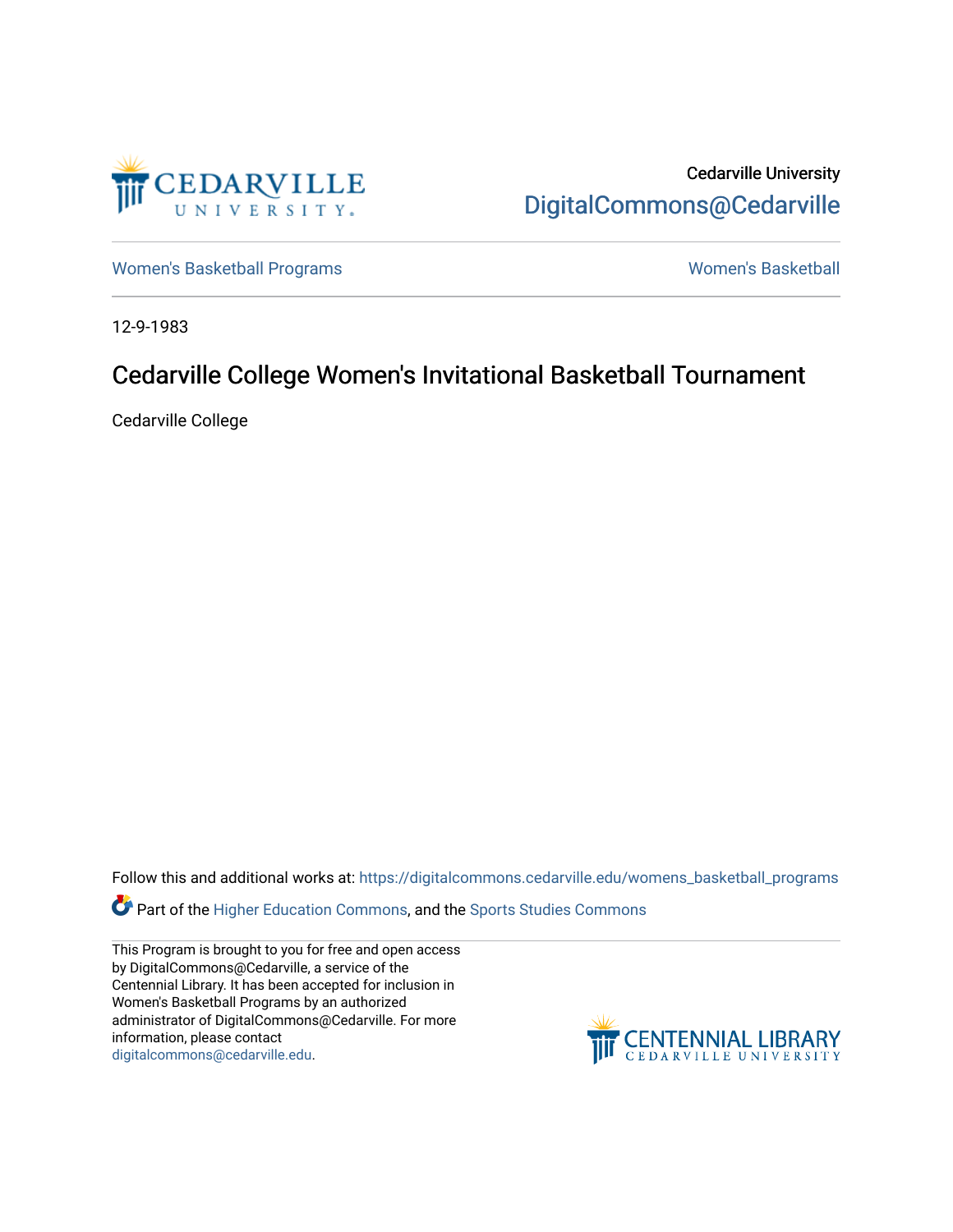# **CEDARVILLE COLLEGE WOMEN'S INVITATIONAL BASKETBALL TOURNAMENT**

December 9 & 10, 1983

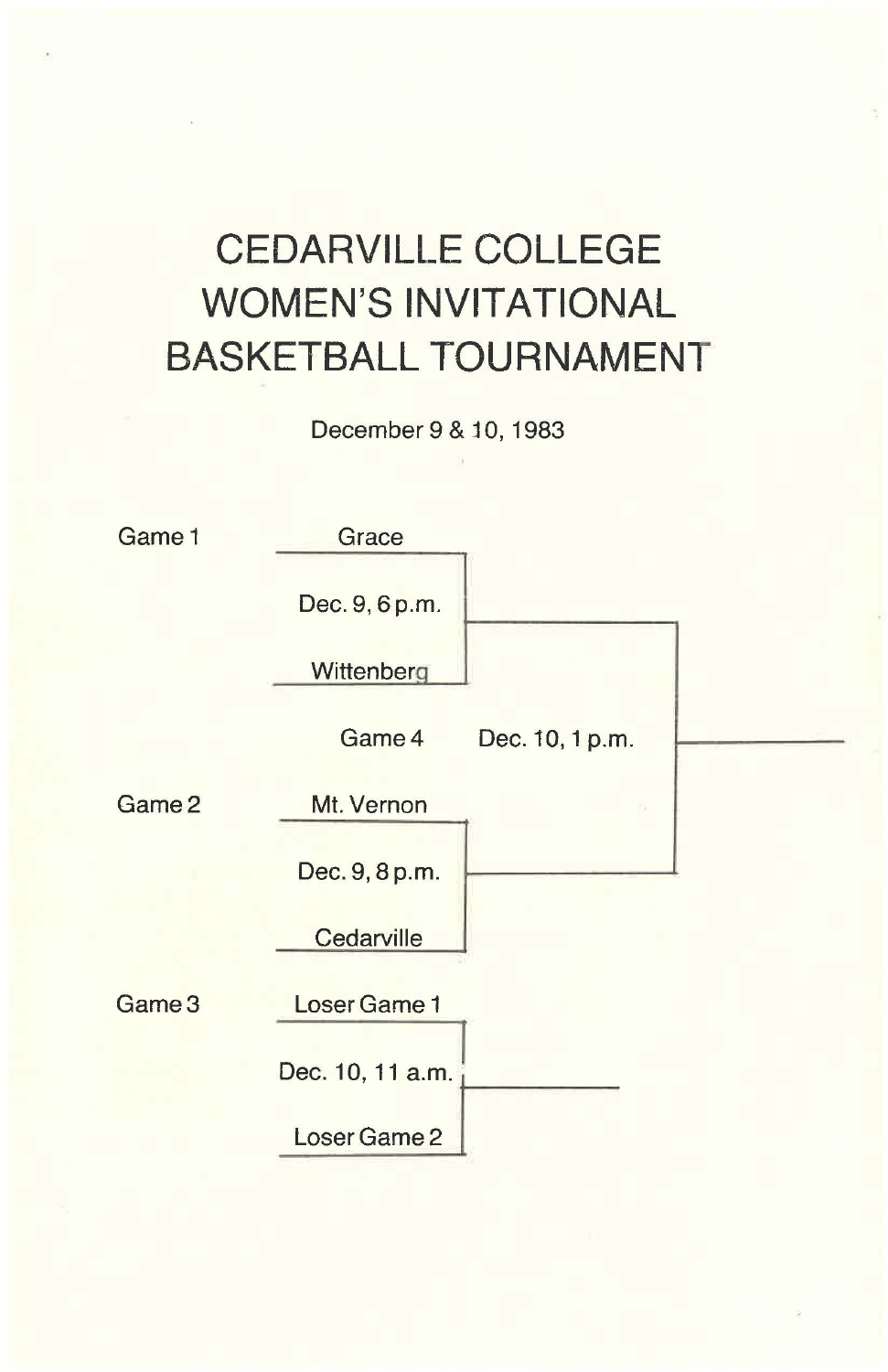# **Grace College**

|     | "Lancers"                       |       |     |                 |  |  |
|-----|---------------------------------|-------|-----|-----------------|--|--|
| No. | Player                          | Ht.   | Yr. | <b>Hometown</b> |  |  |
| 10  | Diane Dean                      | 5'4"  | Fr. | Leeds, AL       |  |  |
| 11  | <b>Jolie Eckherdt</b>           | 5'9'' | So. | Mason, MI       |  |  |
| 13  | <b>Anita Barr</b>               | 5'8"  | Jr. | Annville, PA    |  |  |
| 14  | <b>Cheryl Lancaster</b>         | 5'7'' | Fr. | Accident, MD    |  |  |
| 15  | <b>Linda Kowatch</b>            | 5'4"  | Fr. | Lakeville, IN   |  |  |
| 21  | <b>Rachel Walter</b>            | 5'5"  | So. | Mishawaka, IN   |  |  |
| 22  | <b>Sally Wilging</b>            | 5'5"  | So. | Mansfield, OH   |  |  |
| 24  | Zann Rea                        | 6'0'' | Fr. | Martinsburg, WV |  |  |
| 30  | Janine Zeltwanger               | 5'11" | Jr. | Bremen, IN      |  |  |
| 32  | <b>Anita Snyder</b>             | 5'10" | Fr. | Columbus, OH    |  |  |
| 42  | <b>Jill Byers</b>               | 5'4"  | Fr. | Westfield, IN   |  |  |
|     | Head Coach:<br>Terry Weinherger |       |     |                 |  |  |

Head Coach: Terry Weinberger

Asst. Coach: Linda Horton

Student Asst.: Liz Elms

## **Wittenberg University "Lady Tigers"**

|     |                       | $-0.97$  | $\sim$ |                    |
|-----|-----------------------|----------|--------|--------------------|
| No. | <b>Player</b>         | Ht.      | Yr.    | Hometown           |
| 12  | <b>Jan Richards</b>   | 5'4"     | Fr.    | Urbana, OH         |
| 13  | Laurie Thomsen        | 5'7''    | Sr.    | Granville, OH      |
| 22  | <b>Pattie Kenny</b>   | 5'8''    | So.    | Brewster, OH       |
| 24  | <b>Monica Schmidt</b> | 5'8"     | So.    | Brookpark, OH      |
| 25  | Amy Thompson          | 5'7"     | Jr.    | Edmond, OK         |
| 31  | <b>Amy Dickinson</b>  | 5'6''    | Fr.    | Harbor Springs, MI |
| 32  | <b>Tessa Hay</b>      | 5'11"    | Fr.    | West Jefferson, OH |
| 35  | Kim Lewis             | 5'8'/2"  | Jr.    | Lakewood, OH       |
| 42  | <b>Tammy Talmage</b>  | 5'4"     | So.    | Toledo, OH         |
| 43  | <b>Beth Walsh</b>     | 5'6''    | Sr.    | Adrien, MI         |
| 44  | <b>Kathy Crowley</b>  | 5'7''    | Sr.    | Southington, CT    |
| 45  | Anna Parrill          | 5'7''    | Fr.    | Springfield, OH    |
| 54  | <b>Ruth Almen</b>     | 5'5''    | So.    | Greenville, PA     |
| 55  | <b>Michele Steele</b> | 5'7'/2'' | Fr.    | Marion, OH         |
|     | $\sim$                |          |        |                    |

Coach: Irma O'Dell

Managers: Melissa Franklin, Pete Seltzer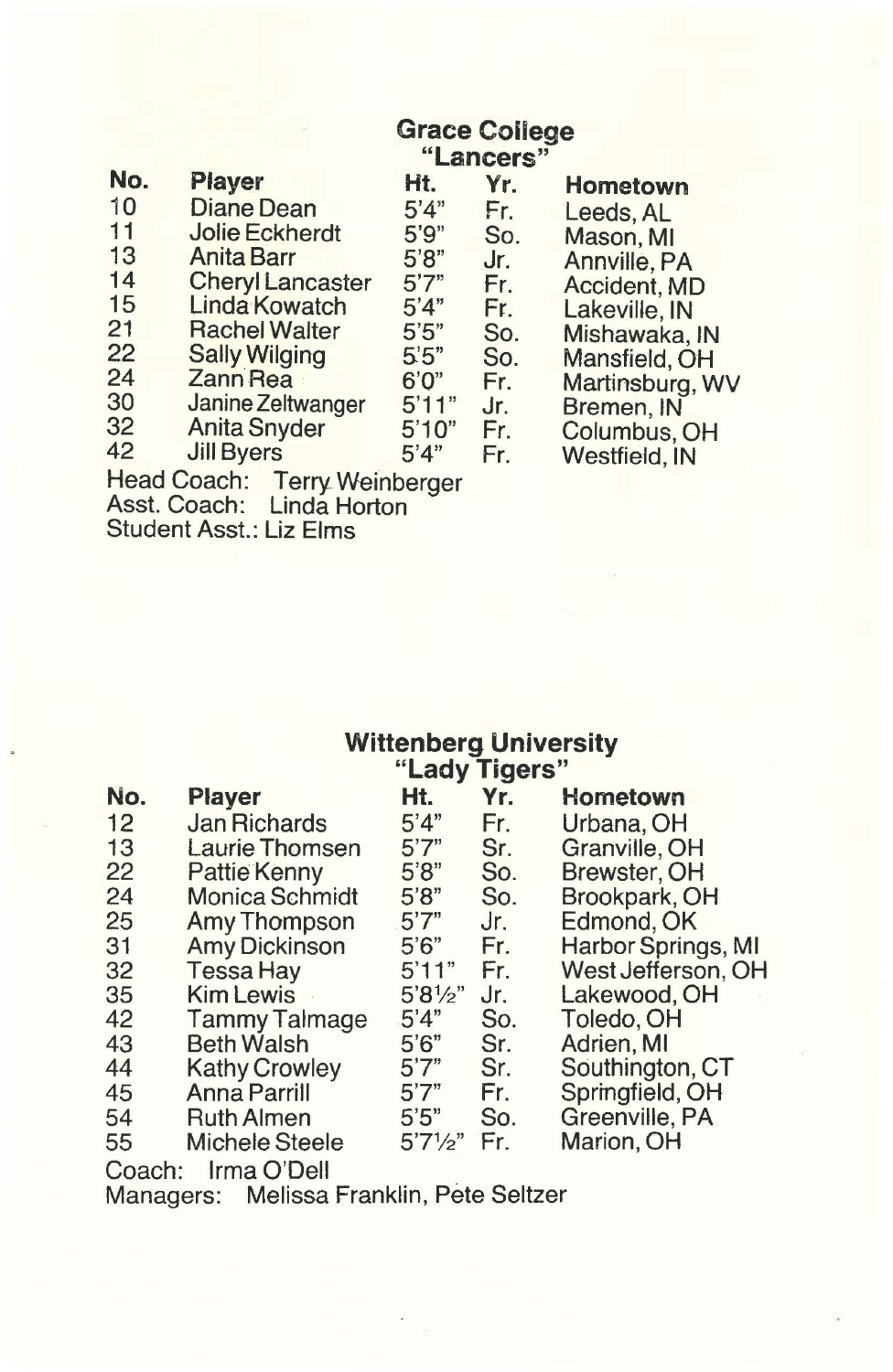### **Mt. Vernon Nazarene College "Cougars"**

| No.                                     | <b>Player</b>             | Ht.                          | Yr. | Hometown          |  |
|-----------------------------------------|---------------------------|------------------------------|-----|-------------------|--|
| 12                                      | <b>Tina Hoque</b>         | 5'6"                         | So. | Howard, OH        |  |
| 14                                      | <b>Karen Phipps</b>       | 5'6''                        | Fr. | Philo, OH         |  |
| 20                                      | <b>Chris Shooter</b>      | 5'6''                        | So. | Senecaville, OH   |  |
| 22                                      | Kris Holder.              | 5'4"                         | Fr. | Lancaster, OH     |  |
| 24                                      | <b>Vicki Saunders</b>     | $5^{\prime}5^{\prime\prime}$ | So. | Dayton, OH        |  |
| 32                                      | <b>Stephanie Novak</b>    | 5'7''                        | Fr. | Sherrodsville, OH |  |
| 34                                      | <b>Wendy Maloy</b>        | 5'8"                         | Fr. | Fort Recovery, OH |  |
| 40                                      | <b>Barb Mollica</b>       | 5'6''                        | Jr. | Mansfield, OH     |  |
| 41                                      | <b>Mindy Ross</b>         | 5'9''                        | Jr. | Westerville, OH   |  |
| 45                                      | <b>Marilyn Rutherford</b> | 5'10''                       | So. | Centerburg, OH    |  |
| $\cdots$<br>$\sim$ $\sim$ $\sim$ $\sim$ |                           |                              |     |                   |  |

Head Coach: Dr. Lora Donoho

Asst. Coaches: Kim Jones, Mike Durbin

Trainer: Eric Forseth

### **Cedarville College "Yellow Jackets"**

| No.             | Player                 | Ht.   | Yr. | Hometown           |
|-----------------|------------------------|-------|-----|--------------------|
| 4               | <b>Vicki Stuiber</b>   | 5'3'' | So. | Cuyahoga Falls, OH |
| 5               | <b>Linda Smart</b>     | 5'4"  | Sr. | New Carlisle, OH   |
| 10              | <b>Angie Wilcox</b>    | 5'7'' | Fr. | Spring, TX         |
| 14              | <b>Karen Headdings</b> | 5'8'' | So. | Halifax, PA        |
| 20              | <b>Teri Peterson</b>   | 5'8"  | Jr. | Cedarville, OH     |
| 22              | <b>Sheri Norrick</b>   | 5'7'' | Fr. | Winamac, IN        |
| 24              | Jewel Schroder         | 5'6'' | Jr. | Fergus Falls, MN   |
| 30              | <b>Heidi Peterson</b>  | 5'11" | Sr. | Lehigh, IA         |
| 32 <sup>°</sup> | Peg Quigley            | 5'9'' | Sr. | Tecumseh, MI       |
| 34              | <b>Lisa Campbell</b>   | 6'0'' | So. | Port Charlotte, FL |
| 42              | <b>Beth Goldsmith</b>  | 5'9'' | So. | Ft. Wayne, IN      |
|                 |                        |       |     |                    |

Coach: Dr. Karol Hunt

Managers: Corrine Wilcox, Kristi Burton